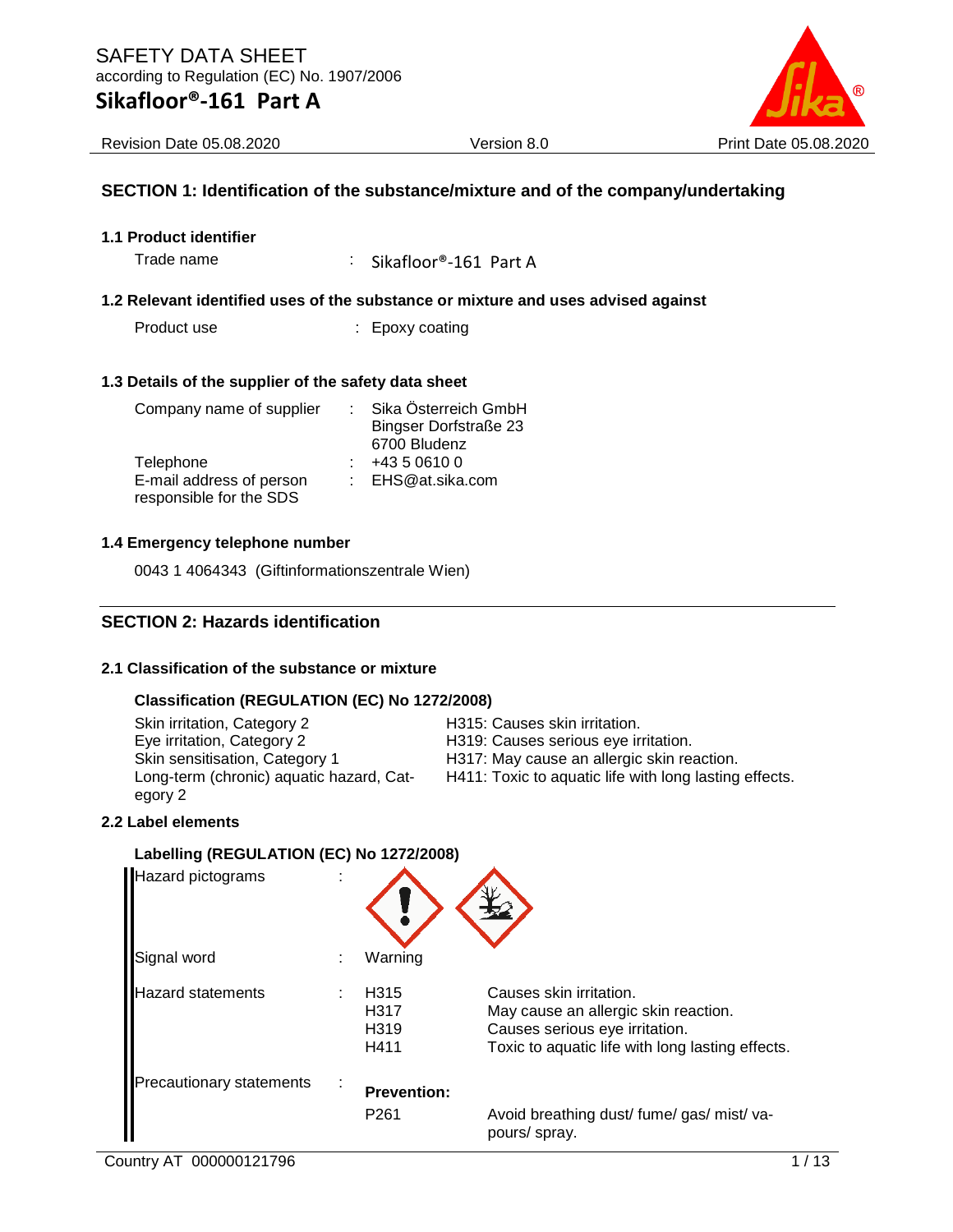# SAFETY DATA SHEET according to Regulation (EC) No. 1907/2006

# **Sikafloor®-161 Part A**



| Revision Date 05.08.2020 |                                                          | Version 8.0                                                                                                                              |  |  |
|--------------------------|----------------------------------------------------------|------------------------------------------------------------------------------------------------------------------------------------------|--|--|
|                          | P <sub>264</sub><br>P <sub>273</sub><br>P <sub>280</sub> | Wash skin thoroughly after handling.<br>Avoid release to the environment.<br>Wear protective gloves/ eye protection/ face<br>protection. |  |  |
|                          | Response:                                                |                                                                                                                                          |  |  |
|                          | $P333 + P313$                                            | If skin irritation or rash occurs: Get medical<br>advice/ attention.                                                                     |  |  |
|                          | P391                                                     | Collect spillage.                                                                                                                        |  |  |
|                          |                                                          |                                                                                                                                          |  |  |

Hazardous components which must be listed on the label:

- bis-[4-(2,3-epoxipropoxi)phenyl]propane
- oxirane, mono[(C12-14-alkyloxy)methyl] derivs.
- reaction product: bisphenol F-(epichlorhydrin) epoxy resin (number average molecular weight  $\leq$  700)

#### **2.3 Other hazards**

This substance/mixture contains no components considered to be either persistent, bioaccumulative and toxic (PBT), or very persistent and very bioaccumulative (vPvB) at levels of 0.1% or higher.

### **SECTION 3: Composition/information on ingredients**

#### **3.2 Mixtures**

#### **Components**

| Chemical name                                                                                                     | CAS-No.<br>EC-No.<br>Registration number                   | Classification                                                                                       | Concentration<br>(% w/w) |
|-------------------------------------------------------------------------------------------------------------------|------------------------------------------------------------|------------------------------------------------------------------------------------------------------|--------------------------|
| bis-[4-(2,3-<br>epoxipropoxi)phenyl]propane                                                                       | 1675-54-3<br>216-823-5<br>01-2119456619-26-<br><b>XXXX</b> | Skin Irrit. 2; H315<br>Eye Irrit. 2; H319<br><b>Skin Sens. 1; H317</b><br>Aquatic Chronic 2;<br>H411 | $>= 25 - 40$             |
| oxirane, mono[(C12-14-<br>alkyloxy)methyl] derivs.                                                                | 68609-97-2<br>271-846-8<br>01-2119485289-22-<br>XXXX       | Skin Irrit. 2; H315<br><b>Skin Sens. 1; H317</b>                                                     | $>= 2.5 - 5$             |
| reaction product: bisphenol F-<br>(epichlorhydrin) epoxy resin<br>(number average molecular<br>weight $\leq$ 700) | 9003-36-5<br>500-006-8<br>01-2119454392-40-<br><b>XXXX</b> | Skin Irrit. 2; H315<br>Skin Sens. 1; H317<br>Aquatic Chronic 2;<br>H411                              | $>= 2.5 - 5$             |
| benzyl alcohol                                                                                                    | $100 - 51 - 6$<br>202-859-9<br>01-2119492630-38-<br>XXXX   | Acute Tox. 4; H302<br>Acute Tox. 4; H332<br>Eye Irrit. 2; H319                                       | $>= 1 - 2.5$             |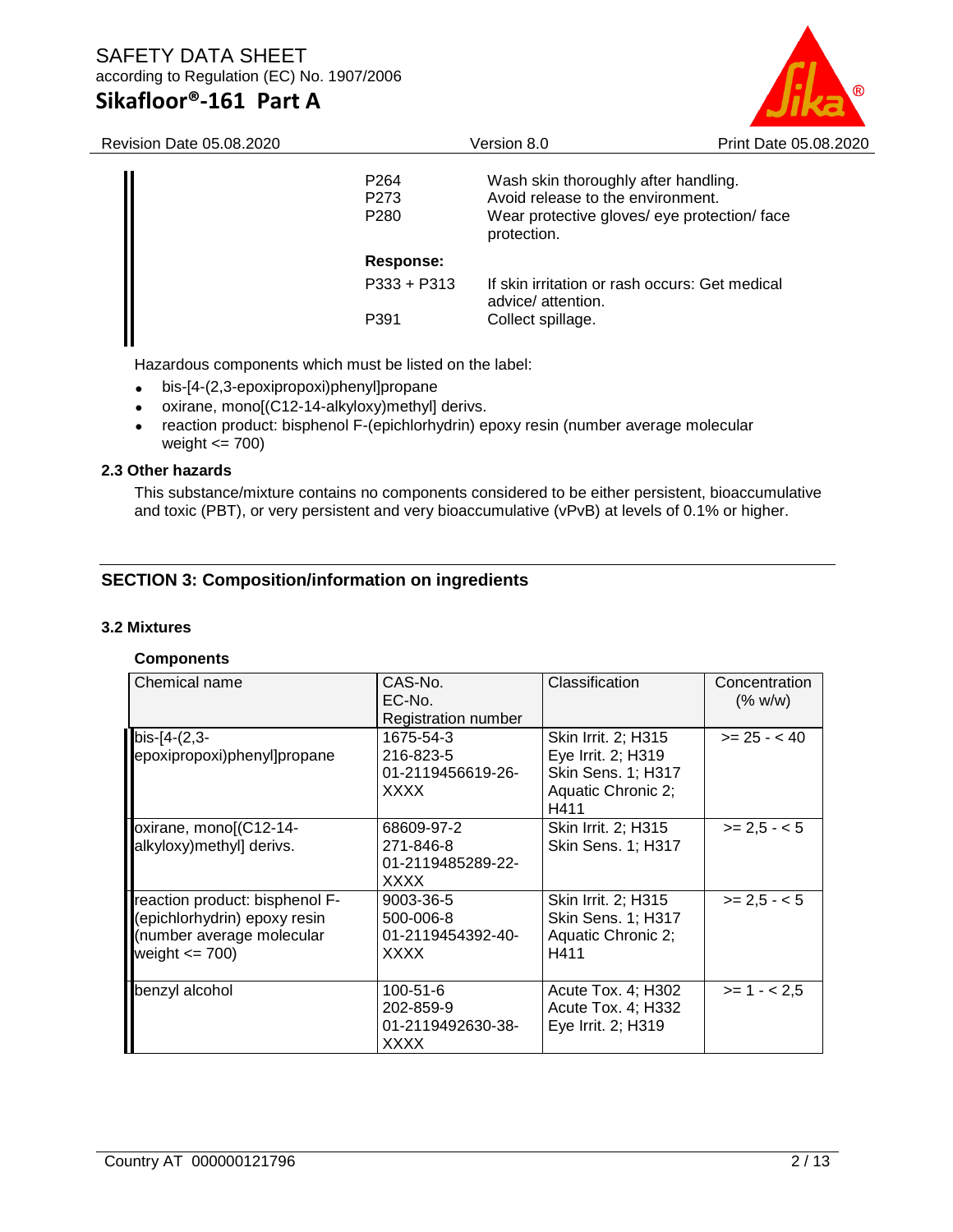Revision Date 05.08.2020 Version 8.0 Print Date 05.08.2020



#### **SECTION 4: First aid measures**

| 4.1 Description of first aid measures   |   |                                                                                                                                                                                 |
|-----------------------------------------|---|---------------------------------------------------------------------------------------------------------------------------------------------------------------------------------|
| General advice                          |   | Move out of dangerous area.<br>Consult a physician.<br>Show this safety data sheet to the doctor in attendance.                                                                 |
| If inhaled                              |   | Move to fresh air.<br>Consult a physician after significant exposure.                                                                                                           |
| In case of skin contact                 | ÷ | Take off contaminated clothing and shoes immediately.<br>Wash off with soap and plenty of water.<br>If symptoms persist, call a physician.                                      |
| In case of eye contact                  |   | Immediately flush eye(s) with plenty of water.<br>Remove contact lenses.<br>Keep eye wide open while rinsing.<br>If eye irritation persists, consult a specialist.              |
| If swallowed                            |   | Do not induce vomiting without medical advice.<br>Rinse mouth with water.<br>Do not give milk or alcoholic beverages.<br>Never give anything by mouth to an unconscious person. |
|                                         |   | 4.2 Most important symptoms and effects, both acute and delayed                                                                                                                 |
| Symptoms                                |   | Allergic reactions<br>Excessive lachrymation<br>Erythema<br><b>Dermatitis</b><br>See Section 11 for more detailed information on health effects<br>and symptoms.                |
| <b>Risks</b>                            |   | irritant effects<br>sensitising effects                                                                                                                                         |
|                                         |   | Causes skin irritation.<br>May cause an allergic skin reaction.<br>Causes serious eye irritation.                                                                               |
|                                         |   | 4.3 Indication of any immediate medical attention and special treatment needed                                                                                                  |
| Treatment                               |   | Treat symptomatically.                                                                                                                                                          |
| <b>SECTION 5: Firefighting measures</b> |   |                                                                                                                                                                                 |

| 5.1 Extinguishing media      |                                                                                                                                          |
|------------------------------|------------------------------------------------------------------------------------------------------------------------------------------|
| Suitable extinguishing media | In case of fire, use water/water spray/water jet/carbon diox-<br>ide/sand/foam/alcohol resistant foam/chemical powder for<br>extinction. |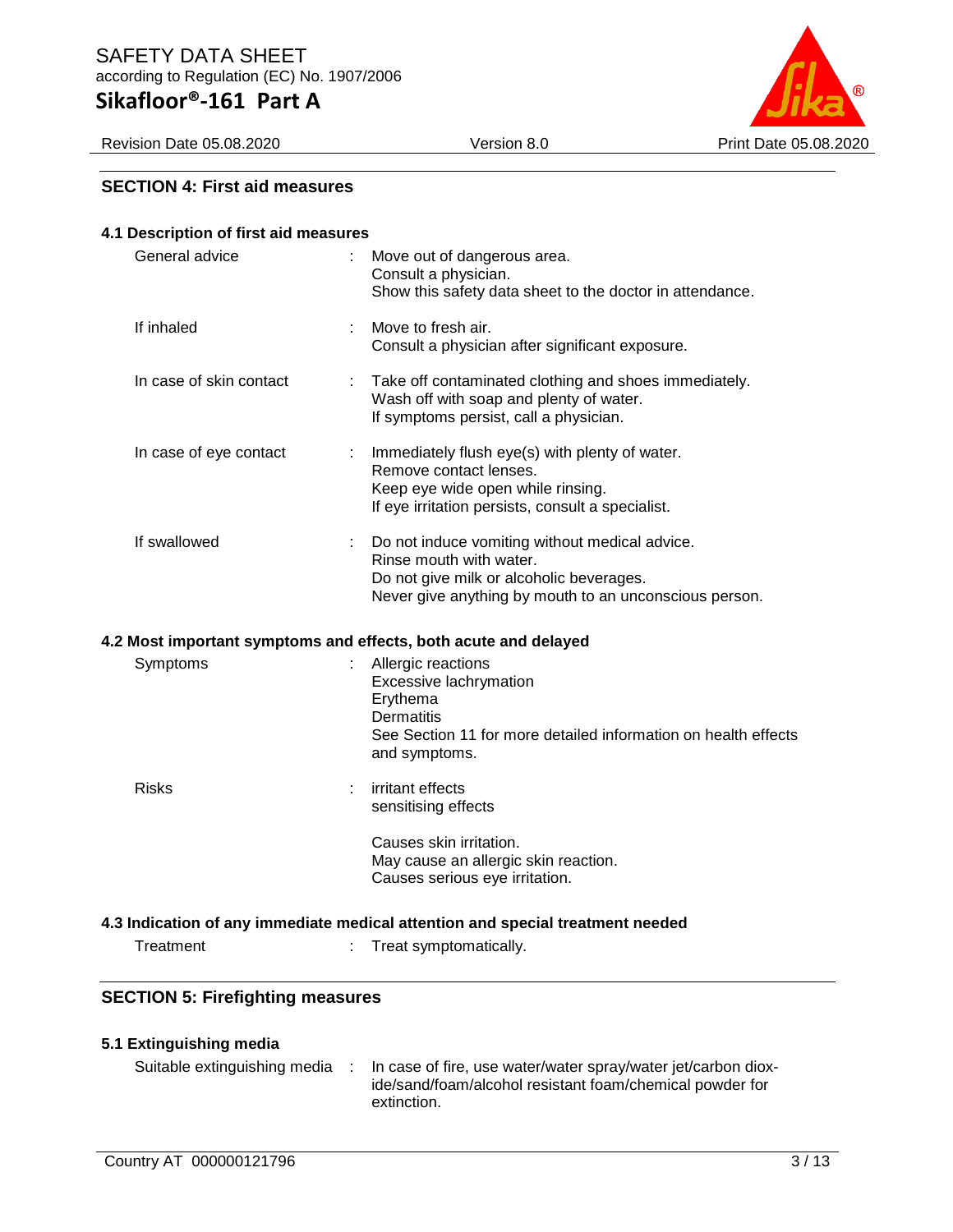

#### **5.2 Special hazards arising from the substance or mixture**

| fighting | Specific hazards during fire-                      | Do not allow run-off from fire fighting to enter drains or water<br>courses.                                                                                                                                                  |
|----------|----------------------------------------------------|-------------------------------------------------------------------------------------------------------------------------------------------------------------------------------------------------------------------------------|
| ucts     | Hazardous combustion prod- :                       | No hazardous combustion products are known                                                                                                                                                                                    |
|          | 5.3 Advice for firefighters                        |                                                                                                                                                                                                                               |
|          | Special protective equipment :<br>for firefighters | In the event of fire, wear self-contained breathing apparatus.                                                                                                                                                                |
|          | Further information                                | Collect contaminated fire extinguishing water separately. This<br>must not be discharged into drains.<br>Fire residues and contaminated fire extinguishing water must<br>be disposed of in accordance with local regulations. |

#### **SECTION 6: Accidental release measures**

#### **6.1 Personal precautions, protective equipment and emergency procedures** Personal precautions : Use personal protective equipment. Deny access to unprotected persons.

#### **6.2 Environmental precautions**

| Environmental precautions | Do not flush into surface water or sanitary sewer system.<br>If the product contaminates rivers and lakes or drains inform<br>respective authorities. |
|---------------------------|-------------------------------------------------------------------------------------------------------------------------------------------------------|
|---------------------------|-------------------------------------------------------------------------------------------------------------------------------------------------------|

#### **6.3 Methods and material for containment and cleaning up**

| Methods for cleaning up | Soak up with inert absorbent material (e.g. sand, silica gel, |
|-------------------------|---------------------------------------------------------------|
|                         | acid binder, universal binder, sawdust).                      |
|                         | Keep in suitable, closed containers for disposal.             |

#### **6.4 Reference to other sections**

For personal protection see section 8.

### **SECTION 7: Handling and storage**

#### **7.1 Precautions for safe handling**

| Advice on safe handling | Do not breathe vapours or spray mist.                                      |
|-------------------------|----------------------------------------------------------------------------|
|                         | Avoid exceeding the given occupational exposure limits (see<br>section 8). |
|                         | Do not get in eyes, on skin, or on clothing.                               |
|                         | For personal protection see section 8.                                     |
|                         | Persons with a history of skin sensitisation problems or asth-             |
|                         | ma, allergies, chronic or recurrent respiratory disease should             |
|                         | not be employed in any process in which this mixture is being              |
|                         | used.                                                                      |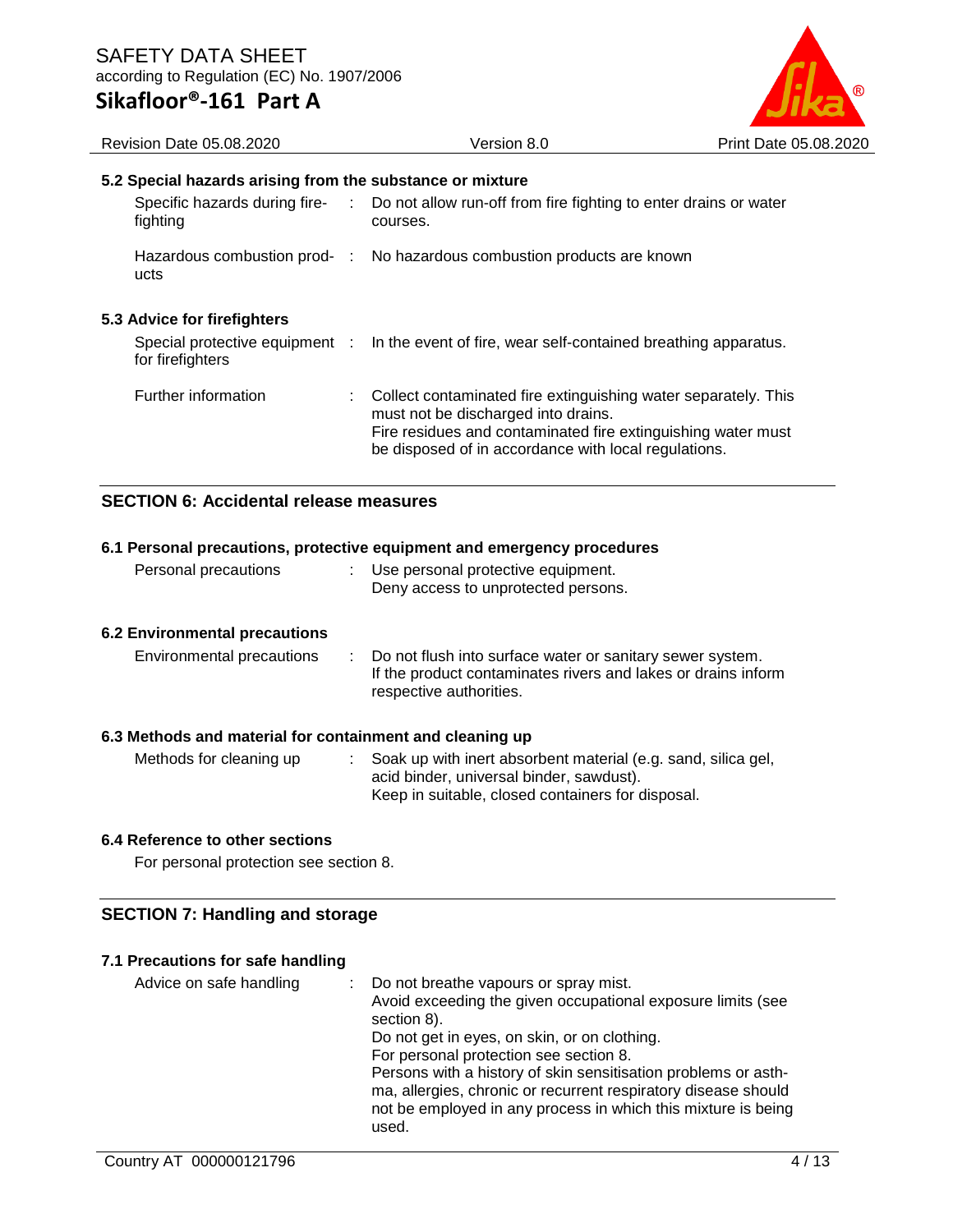# SAFETY DATA SHEET according to Regulation (EC) No. 1907/2006

# **Sikafloor®-161 Part A**



| Revision Date 05.08.2020                                         |             | Version 8.0                                                                                                                                                                                                            | Print Date 05.08.2020 |
|------------------------------------------------------------------|-------------|------------------------------------------------------------------------------------------------------------------------------------------------------------------------------------------------------------------------|-----------------------|
|                                                                  |             | Smoking, eating and drinking should be prohibited in the ap-<br>plication area.<br>Follow standard hygiene measures when handling chemical<br>products                                                                 |                       |
| Advice on protection against<br>fire and explosion               | $\sim 10^6$ | Normal measures for preventive fire protection.                                                                                                                                                                        |                       |
| Hygiene measures                                                 |             | : Handle in accordance with good industrial hygiene and safety<br>practice. When using do not eat or drink. When using do not<br>smoke. Wash hands before breaks and at the end of workday.                            |                       |
| 7.2 Conditions for safe storage, including any incompatibilities |             |                                                                                                                                                                                                                        |                       |
| Requirements for storage<br>areas and containers                 |             | Keep container tightly closed in a dry and well-ventilated<br>place. Containers which are opened must be carefully re-<br>sealed and kept upright to prevent leakage. Store in accord-<br>ance with local regulations. |                       |
| Storage class (TRGS 510)                                         |             | : 10, Combustible liquids                                                                                                                                                                                              |                       |
| Further information on stor-<br>age stability                    |             | No decomposition if stored and applied as directed.                                                                                                                                                                    |                       |
| 7.3 Specific end use(s)                                          |             |                                                                                                                                                                                                                        |                       |

# **SECTION 8: Exposure controls/personal protection**

#### **8.1 Control parameters**

Contains no substances with occupational exposure limit values.

#### **8.2 Exposure controls**

#### **Personal protective equipment**

| Eye protection                         | Safety glasses with side-shields conforming to EN166<br>Eye wash bottle with pure water                                                                                                                                                             |
|----------------------------------------|-----------------------------------------------------------------------------------------------------------------------------------------------------------------------------------------------------------------------------------------------------|
| Hand protection                        | : Chemical-resistant, impervious gloves complying with an ap-<br>proved standard must be worn at all times when handling<br>chemical products. Reference number EN 374. Follow manu-<br>facturer specifications.                                    |
|                                        | Suitable for short time use or protection against splashes:<br>Butyl rubber/nitrile rubber gloves (> 0,1 mm)<br>Contaminated gloves should be removed.<br>Suitable for permanent exposure:<br>Viton gloves (0.4 mm),<br>breakthrough time > 30 min. |
| Skin and body protection               | $\therefore$ Protective clothing (e.g. Safety shoes acc. to EN ISO 20345,<br>long-sleeved working clothing, long trousers). Rubber aprons<br>and protective boots are additionaly recommended for mixing<br>and stirring work.                      |
| Respiratory protection                 | : No special measures required.                                                                                                                                                                                                                     |
| <b>Environmental exposure controls</b> |                                                                                                                                                                                                                                                     |
| General advice                         | : Do not flush into surface water or sanitary sewer system.                                                                                                                                                                                         |
| Country AT 000000121796                | 5/13                                                                                                                                                                                                                                                |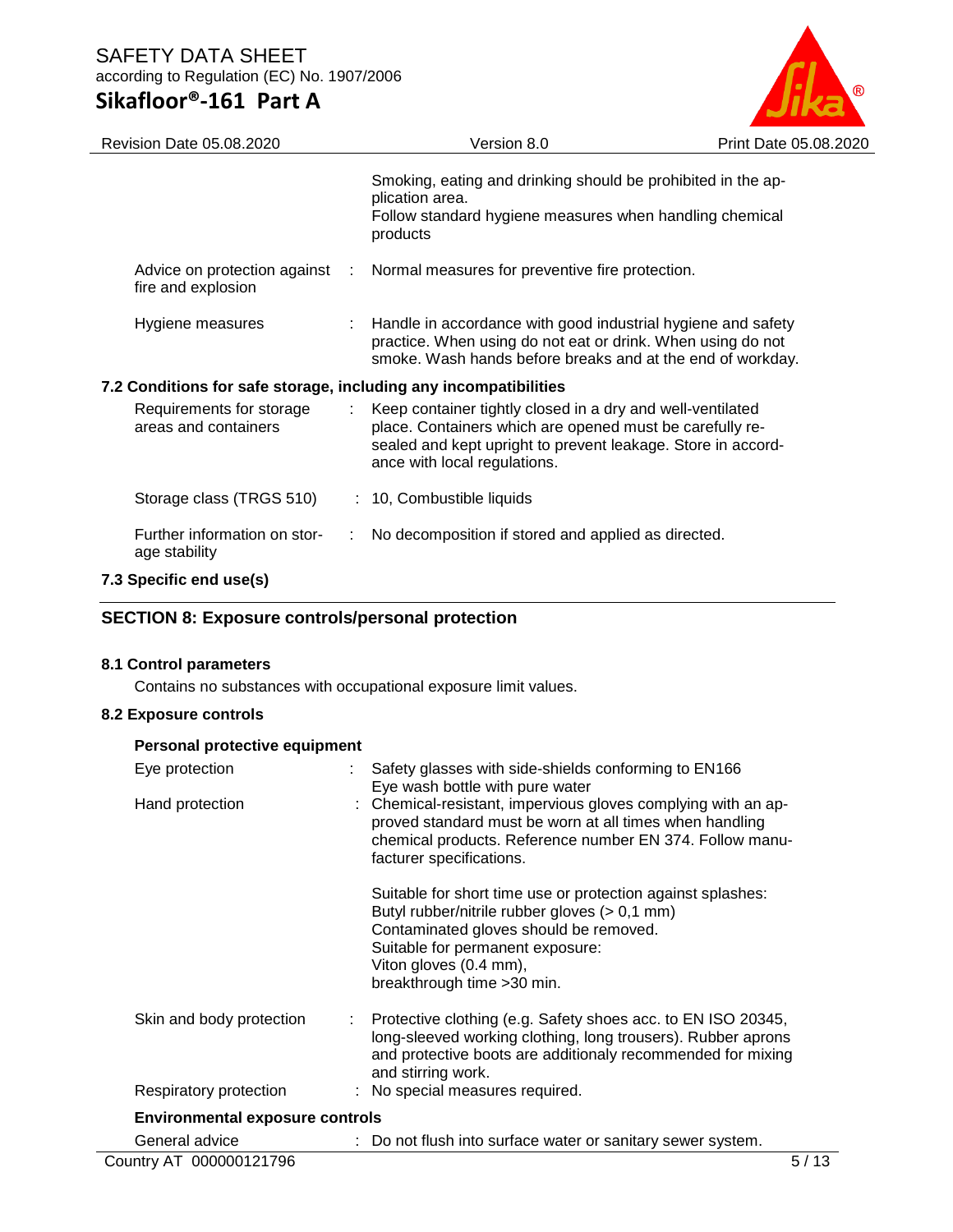Revision Date 05.08.2020 Version 8.0 Print Date 05.08.2020

If the product contaminates rivers and lakes or drains inform respective authorities.

#### **SECTION 9: Physical and chemical properties**

# Appearance : viscous Colour : grey Odour : very faint No data available pH : ca. 6 Melting point/range / Freezing : point : No data available Boiling point/boiling range : No data available Flash point : ca. 89 °C Method: closed cup Evaporation rate : No data available Flammability (solid, gas) : No data available Upper explosion limit / Upper flammability limit : No data available Lower explosion limit / Lower : flammability limit : No data available Vapour pressure : 0,01 hPa Relative vapour density : No data available Density : ca. 1,6 g/cm3 (20 °C) Solubility(ies) Water solubility **: insoluble** Solubility in other solvents : No data available Partition coefficient: noctanol/water : No data available Auto-ignition temperature : No data available Decomposition temperature : No data available Viscosity Viscosity, dynamic : No data available Viscosity, kinematic  $\therefore$  > 20,5 mm2/s (40 °C) Explosive properties : No data available

### **9.1 Information on basic physical and chemical properties**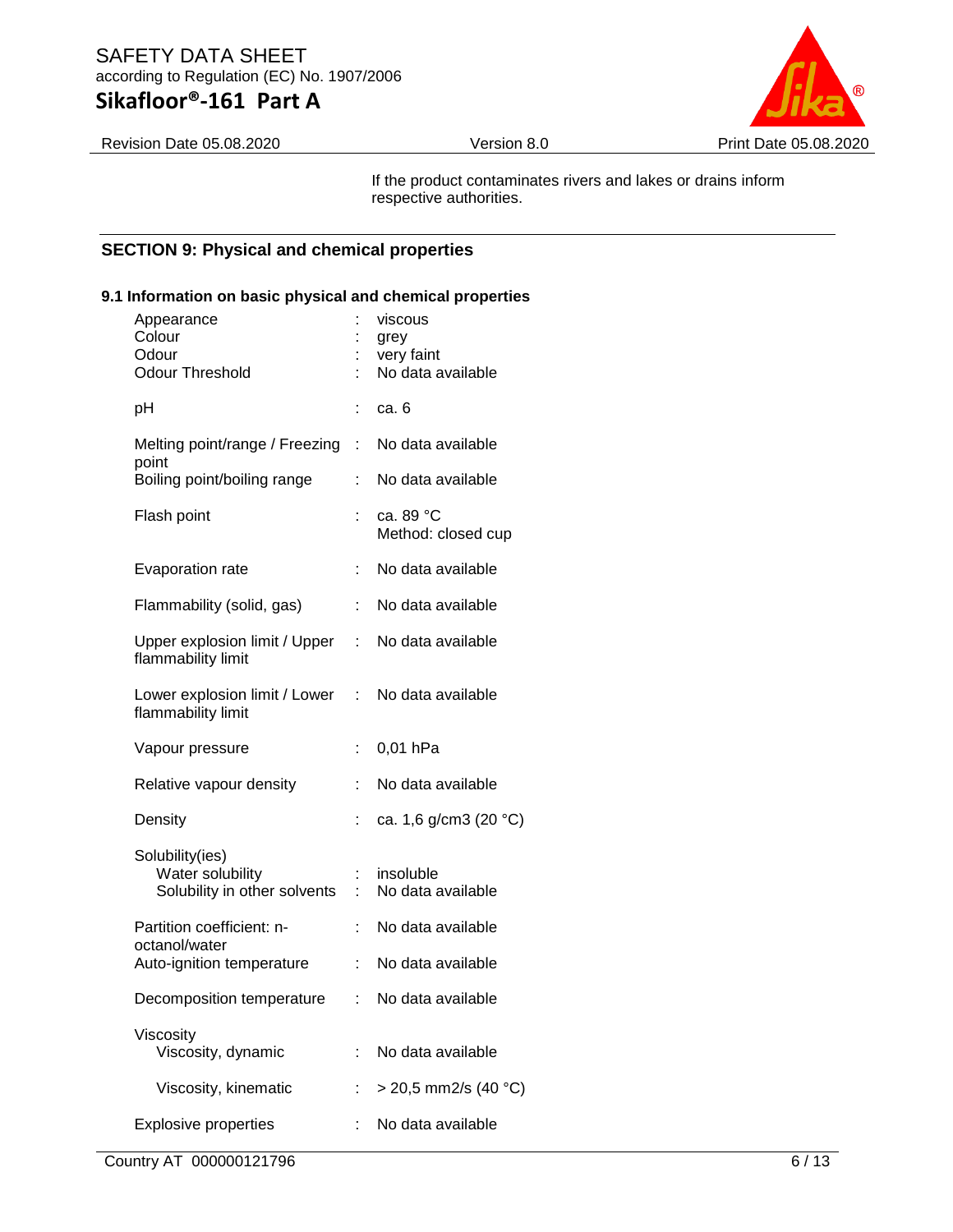### SAFETY DATA SHEET according to Regulation (EC) No. 1907/2006

# **Sikafloor®-161 Part A**



Revision Date 05.08.2020 Version 8.0 Print Date 05.08.2020

Oxidizing properties : No data available

#### **9.2 Other information**

No data available

### **SECTION 10: Stability and reactivity**

#### **10.1 Reactivity**

No dangerous reaction known under conditions of normal use.

#### **10.2 Chemical stability**

The product is chemically stable.

### **10.3 Possibility of hazardous reactions**

Hazardous reactions : Stable under recommended storage conditions.

#### **10.4 Conditions to avoid**

| Conditions to avoid |  | No data available |
|---------------------|--|-------------------|
|---------------------|--|-------------------|

#### **10.5 Incompatible materials**

| Materials to avoid |  | No data available |
|--------------------|--|-------------------|
|--------------------|--|-------------------|

#### **10.6 Hazardous decomposition products**

No decomposition if stored and applied as directed.

#### **SECTION 11: Toxicological information**

#### **11.1 Information on toxicological effects**

#### **Acute toxicity**

Not classified based on available information.

#### **Components:**

# **bis-[4-(2,3-epoxipropoxi)phenyl]propane:**

| Acute oral toxicity   | : LD50 Oral (Rat): $> 5.000$ mg/kg      |
|-----------------------|-----------------------------------------|
| Acute dermal toxicity | : LD50 Dermal (Rabbit): $>$ 5.000 mg/kg |
|                       |                                         |

# **oxirane, mono[(C12-14-alkyloxy)methyl] derivs.:**

| Acute oral toxicity | : LD50 Oral (Rat): > 5.000 mg/kg |
|---------------------|----------------------------------|
|                     |                                  |

| benzyl alcohol:             |
|-----------------------------|
| A contract and the state of |

 $\blacksquare$ 

| DENZYI dICONOL.           |                                                      |  |
|---------------------------|------------------------------------------------------|--|
| Acute oral toxicity       | : LD50 Oral (Rat): $1.620$ mg/kg                     |  |
| Acute inhalation toxicity | : $LC50$ (Rat): $> 4,178$ mg/l<br>Exposure time: 4 h |  |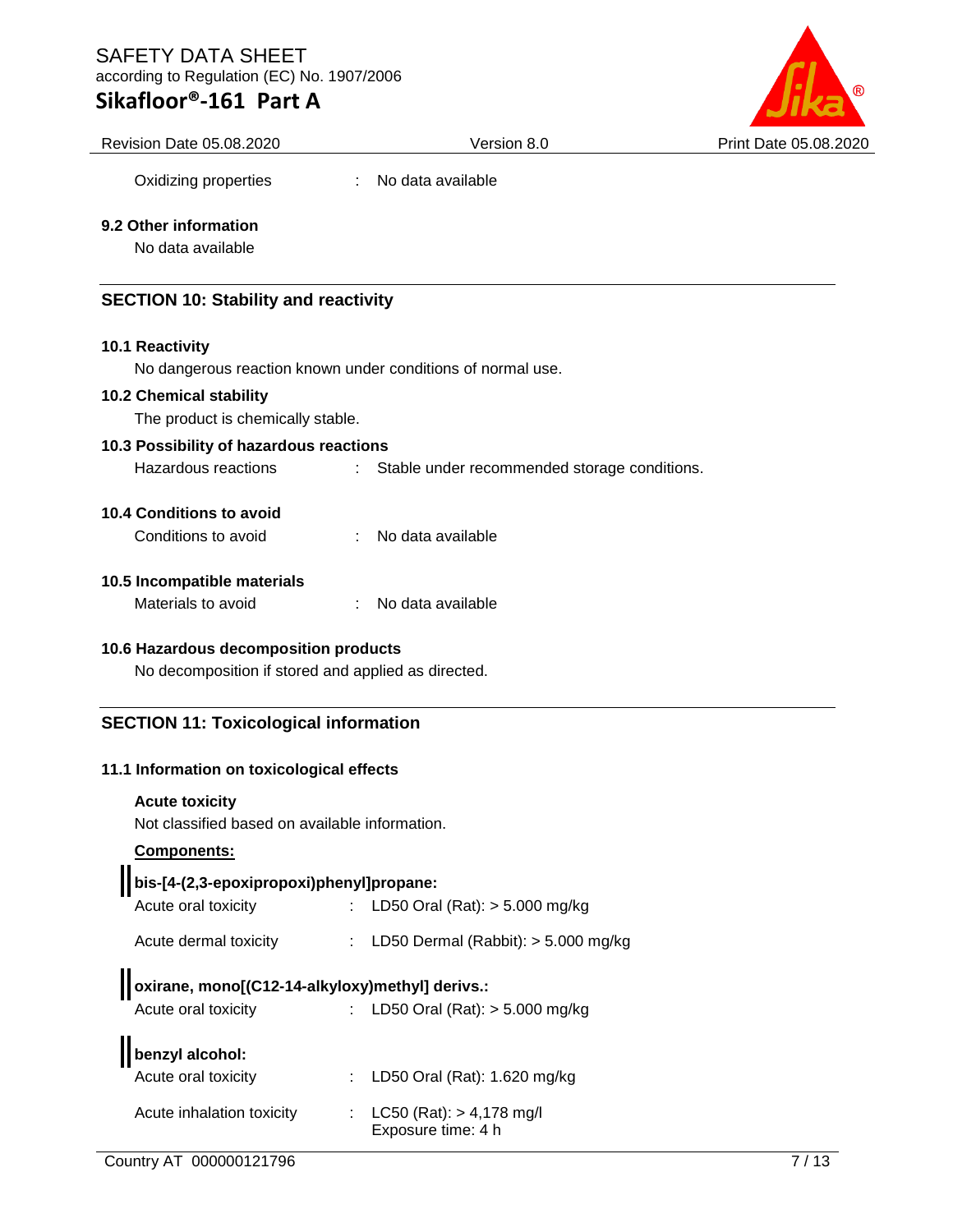Revision Date 05.08.2020 Version 8.0 Print Date 05.08.2020

#### Test atmosphere: dust/mist

**Skin corrosion/irritation** Causes skin irritation.

**Serious eye damage/eye irritation**

Causes serious eye irritation.

#### **Respiratory or skin sensitisation**

**Skin sensitisation**

May cause an allergic skin reaction.

#### **Respiratory sensitisation**

Not classified based on available information.

#### **Germ cell mutagenicity**

Not classified based on available information.

#### **Carcinogenicity**

Not classified based on available information.

# **Reproductive toxicity**

Not classified based on available information.

#### **STOT - single exposure**

Not classified based on available information.

#### **STOT - repeated exposure**

Not classified based on available information.

#### **Aspiration toxicity**

Not classified based on available information.

### **SECTION 12: Ecological information**

#### **12.1 Toxicity**

Country AT 000000121796 8/13 **Components:** bis-[4-(2,3-epoxipropoxi)phenyl]propane**:** Toxicity to fish : LC50 (Oncorhynchus mykiss (rainbow trout)): 2 mg/l Exposure time: 96 h Toxicity to daphnia and other : EC50 (Daphnia magna (Water flea)): 1,8 mg/l aquatic invertebrates Exposure time: 48 h benzyl alcohol**:** Toxicity to fish : LC50 (Fish): > 100 mg/l Exposure time: 96 h Toxicity to daphnia and other : EC50 (Daphnia magna (Water flea)): > 100 mg/l aquatic invertebrates Exposure time: 48 h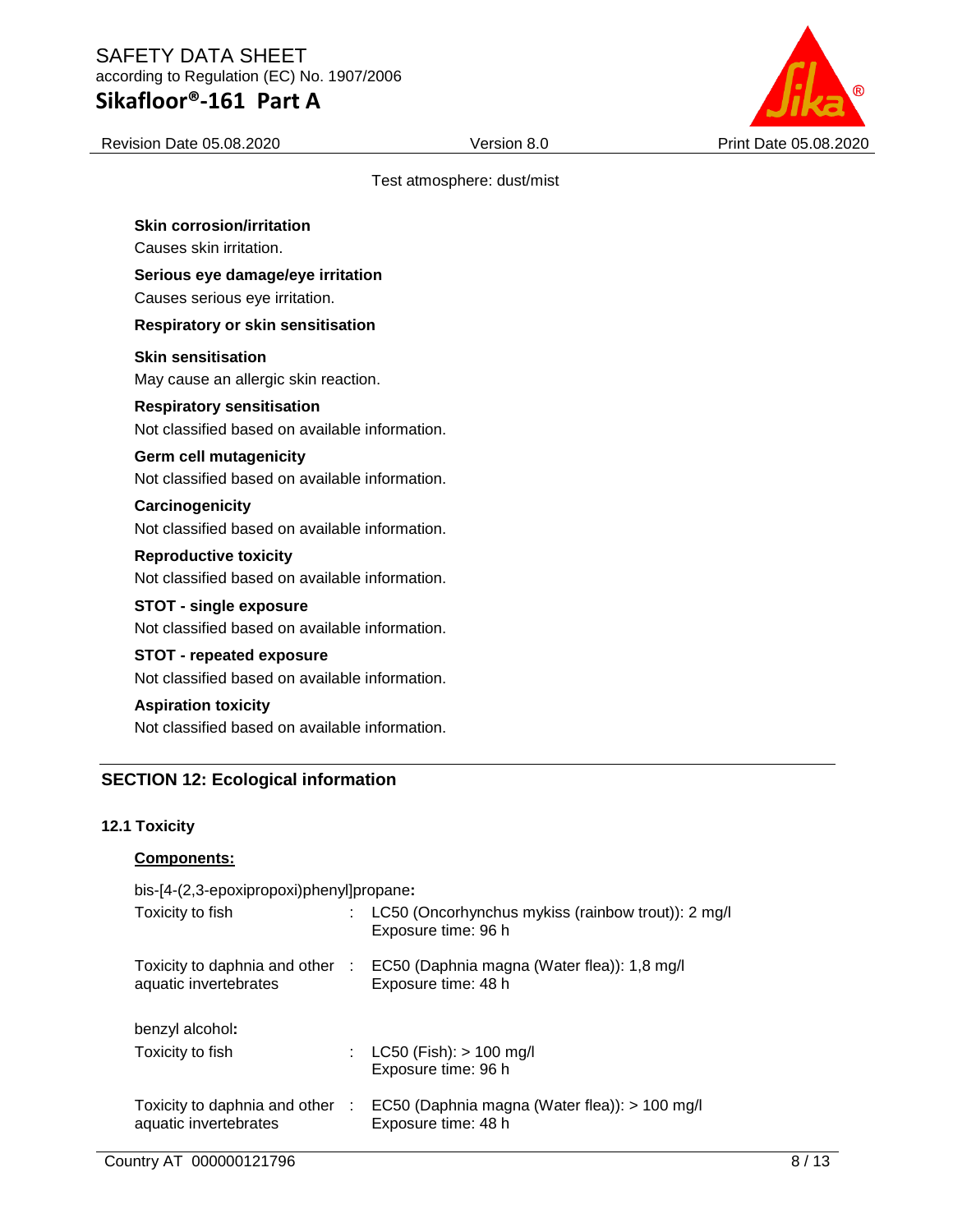

| <b>Revision Date 05.08.2020</b>                           | Version 8.0                                                                                                                                                                                                | Print Date 05.08.2020 |
|-----------------------------------------------------------|------------------------------------------------------------------------------------------------------------------------------------------------------------------------------------------------------------|-----------------------|
| 12.2 Persistence and degradability                        |                                                                                                                                                                                                            |                       |
| No data available                                         |                                                                                                                                                                                                            |                       |
| 12.3 Bioaccumulative potential<br>No data available       |                                                                                                                                                                                                            |                       |
| 12.4 Mobility in soil<br>No data available                |                                                                                                                                                                                                            |                       |
| 12.5 Results of PBT and vPvB assessment                   |                                                                                                                                                                                                            |                       |
| <b>Product:</b>                                           |                                                                                                                                                                                                            |                       |
| Assessment                                                | This substance/mixture contains no components considered<br>to be either persistent, bioaccumulative and toxic (PBT), or<br>very persistent and very bioaccumulative (vPvB) at levels of<br>0.1% or higher |                       |
| 12.6 Other adverse effects                                |                                                                                                                                                                                                            |                       |
| <b>Product:</b><br>Additional ecological infor-<br>mation | An environmental hazard cannot be excluded in the event of<br>unprofessional handling or disposal.<br>Toxic to aquatic life with long lasting effects.                                                     |                       |

# **SECTION 13: Disposal considerations**

| 13.1 Waste treatment methods |   |                                                                                                                                                                                                                                                                                                                                                                                                                                                                                                                                                                                                                                                               |
|------------------------------|---|---------------------------------------------------------------------------------------------------------------------------------------------------------------------------------------------------------------------------------------------------------------------------------------------------------------------------------------------------------------------------------------------------------------------------------------------------------------------------------------------------------------------------------------------------------------------------------------------------------------------------------------------------------------|
| Product                      | ÷ | The generation of waste should be avoided or minimized<br>wherever possible.<br>Empty containers or liners may retain some product residues.<br>This material and its container must be disposed of in a safe<br>way.<br>Dispose of surplus and non-recyclable products via a licensed<br>waste disposal contractor.<br>Disposal of this product, solutions and any by-products should<br>at all times comply with the requirements of environmental<br>protection and waste disposal legislation and any regional<br>local authority requirements.<br>Avoid dispersal of spilled material and runoff and contact with<br>soil, waterways, drains and sewers. |
| Austria - Waste catalogue    |   | : 55510                                                                                                                                                                                                                                                                                                                                                                                                                                                                                                                                                                                                                                                       |
| Contaminated packaging       |   | Completely emptied packagings can be given for recycling.<br>Packaging containing remains of dangerous substances, as<br>well as packagings disposed of remains can be unharmed<br>eliminated in accordance with the regulations.                                                                                                                                                                                                                                                                                                                                                                                                                             |
|                              |   | 15 01 10* packaging containing residues of or contaminated<br>by dangerous substances                                                                                                                                                                                                                                                                                                                                                                                                                                                                                                                                                                         |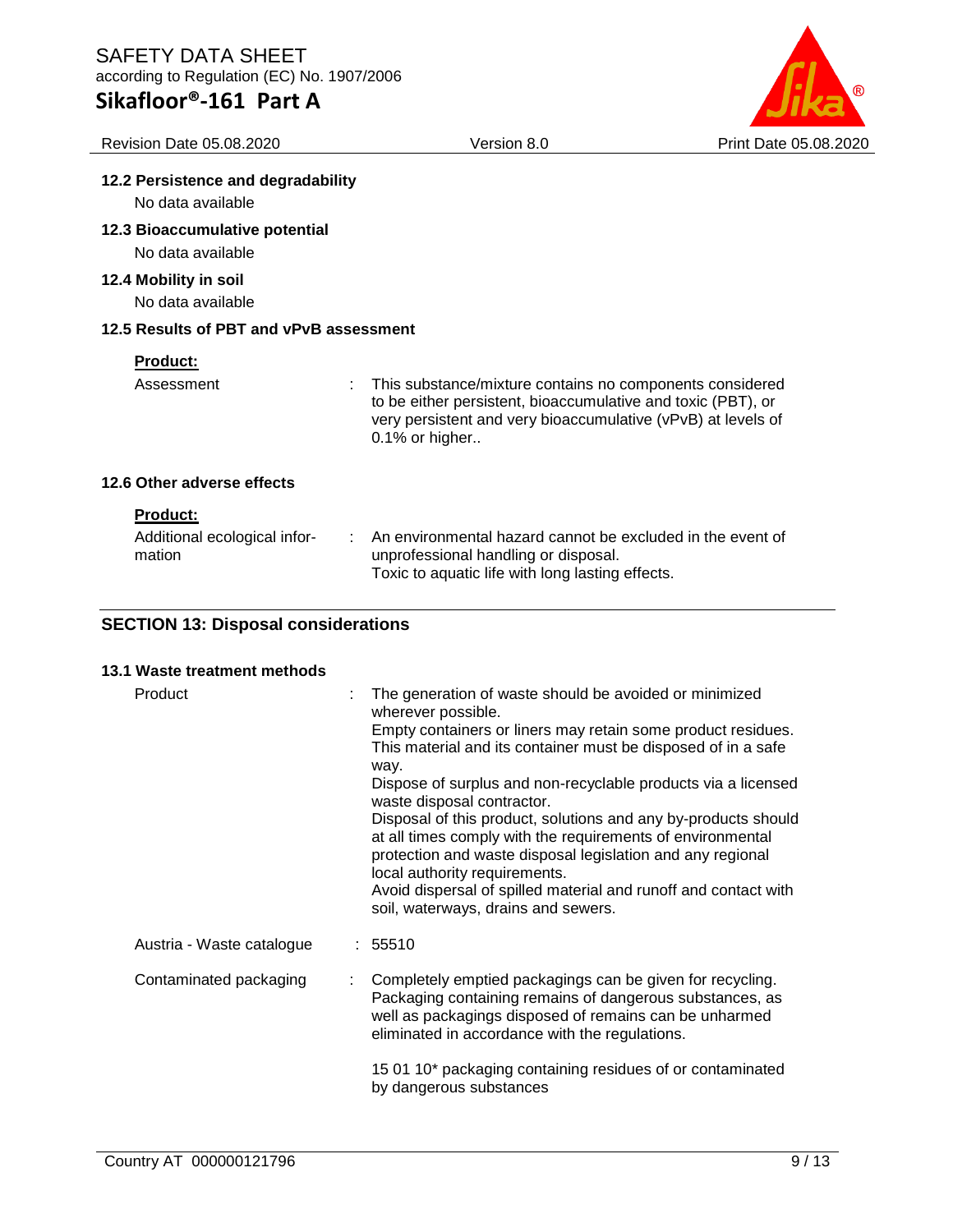

# **SECTION 14: Transport information**

| 14.1 UN number                   |                                                                                                                       |    |                                                                                                            |
|----------------------------------|-----------------------------------------------------------------------------------------------------------------------|----|------------------------------------------------------------------------------------------------------------|
| <b>ADR</b>                       |                                                                                                                       |    | <b>UN 3082</b>                                                                                             |
| <b>IMDG</b>                      |                                                                                                                       |    | <b>UN 3082</b>                                                                                             |
| <b>IATA</b>                      |                                                                                                                       |    | <b>UN 3082</b>                                                                                             |
|                                  | 14.2 UN proper shipping name                                                                                          |    |                                                                                                            |
| <b>ADR</b>                       |                                                                                                                       |    | ENVIRONMENTALLY HAZARDOUS SUBSTANCE, LIQUID,<br>N.O.S.<br>(epoxy resin)                                    |
| <b>IMDG</b>                      |                                                                                                                       |    | ENVIRONMENTALLY HAZARDOUS SUBSTANCE, LIQUID,<br>N.O.S.<br>(epoxy resin)                                    |
| <b>IATA</b>                      |                                                                                                                       |    | Environmentally hazardous substance, liquid, n.o.s.<br>(epoxy resin)                                       |
|                                  | 14.3 Transport hazard class(es)                                                                                       |    |                                                                                                            |
| <b>ADR</b>                       |                                                                                                                       |    | 9                                                                                                          |
| <b>IMDG</b>                      |                                                                                                                       |    | 9                                                                                                          |
| <b>IATA</b>                      |                                                                                                                       | ÷. | 9                                                                                                          |
|                                  | 14.4 Packing group                                                                                                    |    |                                                                                                            |
| <b>ADR</b><br>Labels<br>Remarks  | Packing group<br><b>Classification Code</b><br>Hazard Identification Number :<br>Tunnel restriction code              |    | $\mathbf{III}$<br>M <sub>6</sub><br>90<br>9<br>$(-)$<br>Transport in accordance with special provision 375 |
| <b>IMDG</b><br>Labels<br>Remarks | Packing group<br>EmS Code                                                                                             |    | Ш<br>9<br>$F-A, S-F$<br>Transport in accordance with 2.10.2.7 of the IMDG-Code                             |
| aircraft)<br>Labels<br>Remarks   | <b>IATA (Cargo)</b><br>Packing instruction (cargo<br>Packing instruction (LQ)<br>Packing group                        |    | 964<br>Y964<br>III<br>Miscellaneous<br>Transport in accordance with special regulation A 197               |
|                                  | <b>IATA (Passenger)</b><br>Packing instruction (passen-<br>ger aircraft)<br>Packing instruction (LQ)<br>Packing group |    | 964<br>Y964<br>Ш                                                                                           |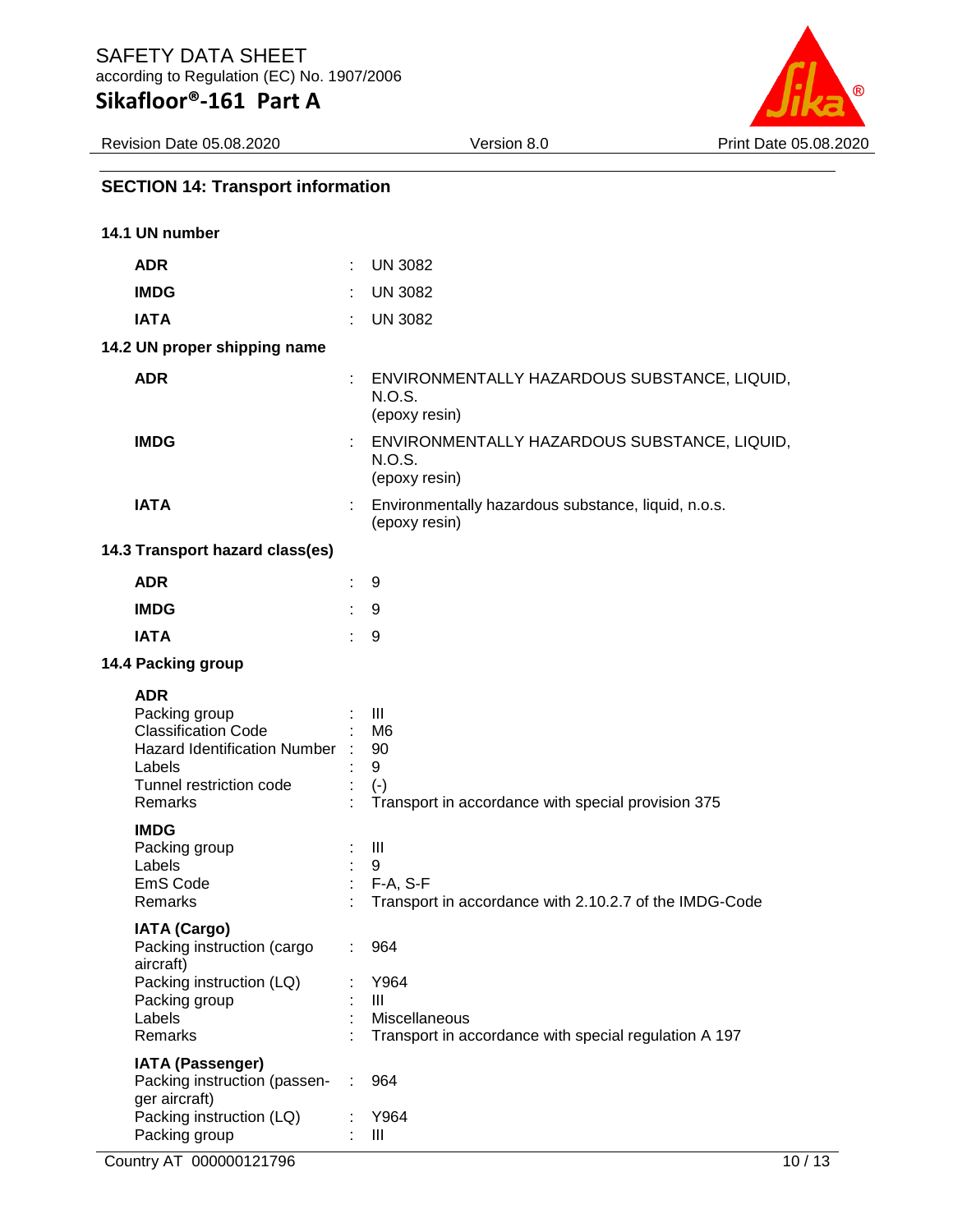

Revision Date 05.08.2020 Version 8.0 Print Date 05.08.2020 Labels : Miscellaneous **14.5 Environmental hazards ADR** Environmentally hazardous : yes **IMDG** Marine pollutant : yes **IATA (Passenger)** Environmentally hazardous : yes **IATA (Cargo)** Environmentally hazardous : yes **14.6 Special precautions for user**

The transport classification(s) provided herein are for informational purposes only, and solely based upon the properties of the unpackaged material as it is described within this Safety Data Sheet. Transportation classifications may vary by mode of transportation, package sizes, and variations in regional or country regulations.

### **14.7 Transport in bulk according to Annex II of Marpol and the IBC Code**

Not applicable for product as supplied.

# **SECTION 15: Regulatory information**

### **15.1 Safety, health and environmental regulations/legislation specific for the substance or mixture**

| ann ana en mennoman regarauenoregiorauen epe<br>REACH - Restrictions on the manufacture, placing on<br>the market and use of certain dangerous substances,<br>preparations and articles (Annex XVII)                                                         |  | $\frac{1}{2}$<br>: Conditions of restriction for the fol-<br>lowing entries should be considered:<br>Number on list 3 |                                      |
|--------------------------------------------------------------------------------------------------------------------------------------------------------------------------------------------------------------------------------------------------------------|--|-----------------------------------------------------------------------------------------------------------------------|--------------------------------------|
| International Chemical Weapons Convention (CWC)<br><b>Schedules of Toxic Chemicals and Precursors</b><br>REACH - Candidate List of Substances of Very High<br>Concern for Authorisation (Article 59).<br>REACH - List of substances subject to authorisation |  | : Not applicable<br>None of the components are listed<br>$(=>0.1\%)$ .<br>Not applicable                              |                                      |
| (Annex XIV)<br>Regulation (EC) No 1005/2009 on substances that de-<br>plete the ozone layer                                                                                                                                                                  |  |                                                                                                                       | : Not applicable                     |
| Regulation (EU) 2019/1021 on persistent organic pollu-<br>tants (recast)<br>Regulation (EC) No 649/2012 of the European Parlia-<br>ment and the Council concerning the export and import                                                                     |  |                                                                                                                       | : Not applicable<br>: Not applicable |
| of dangerous chemicals                                                                                                                                                                                                                                       |  |                                                                                                                       |                                      |
| <b>REACH Information:</b><br>All substances contained in our Products are<br>- registered by our upstream suppliers, and/or<br>- registered by us, and/or<br>- excluded from the regulation, and/or<br>- exempted from the registration.                     |  |                                                                                                                       |                                      |
| Diels elegeification according  Evemption: Net requieted VDE AT for percepant 2. 2.                                                                                                                                                                          |  |                                                                                                                       |                                      |

Risk classification according : Exemption: Not regulated VBF AT, for paragraph 3, 3.to VbF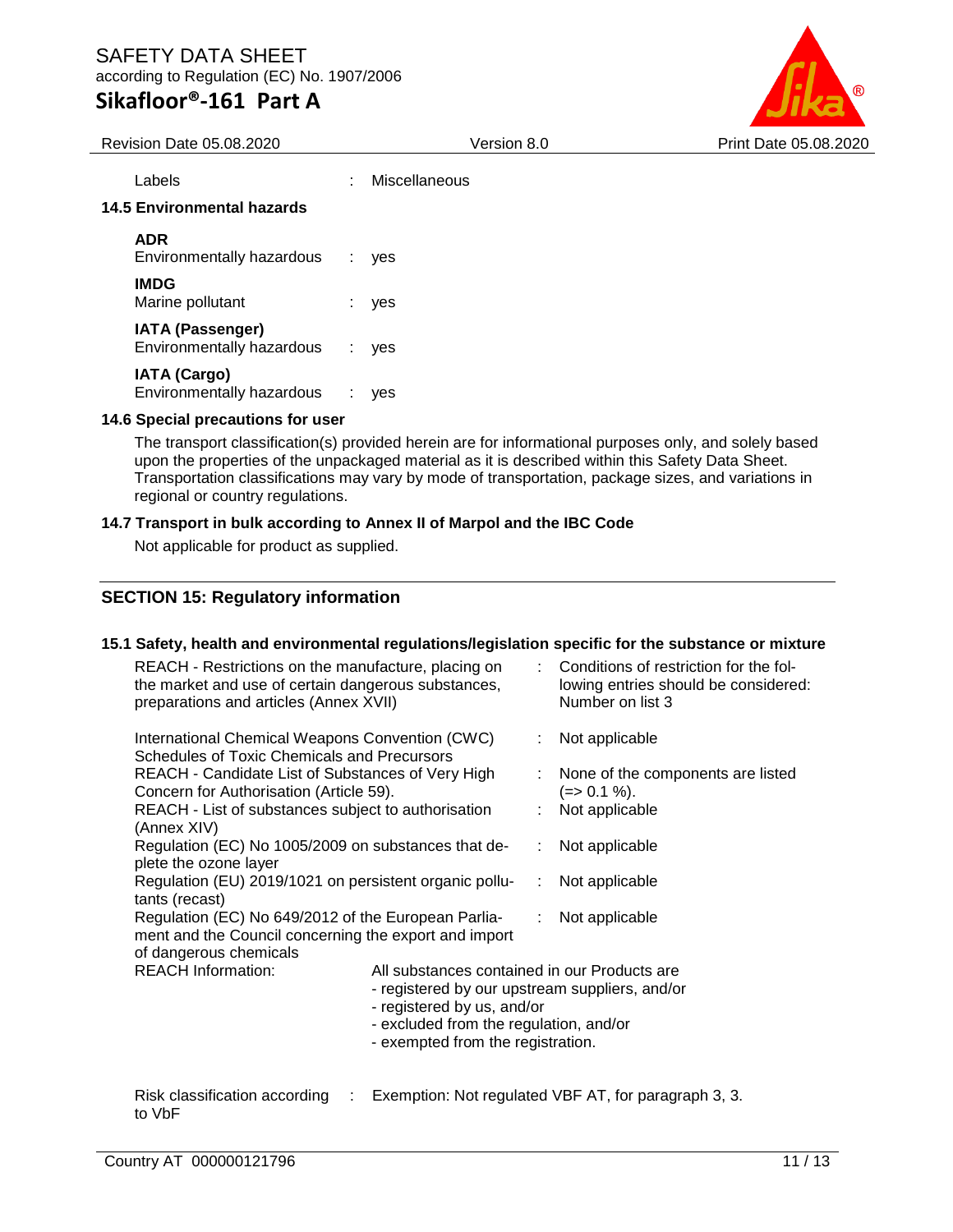

Volatile organic compounds (VOC) content: 3,27 %

| Seveso III: Directive 2012/18/EU of the European Parliament and of the Council on the control of ma-<br>jor-accident hazards involving dangerous substances.<br>ENVIRONMENTAL HAZARDS<br>E <sub>2</sub> |  |                                                                                                                       |  |  |
|---------------------------------------------------------------------------------------------------------------------------------------------------------------------------------------------------------|--|-----------------------------------------------------------------------------------------------------------------------|--|--|
| Water contaminating class<br>(Germany)                                                                                                                                                                  |  | : WGK 2 obviously hazardous to water<br>Classification according to AwSV, Annex 1 (5.2)                               |  |  |
| Volatile organic compounds                                                                                                                                                                              |  | Law on the incentive tax for volatile organic compounds<br>(VOCV)<br>Volatile organic compounds (VOC) content: 3,27 % |  |  |
|                                                                                                                                                                                                         |  | Directive 2010/75/EU of 24 November 2010 on industrial<br>emissions (integrated pollution prevention and control)     |  |  |

GISCODE : RE 30

#### **15.2 Chemical safety assessment**

No Chemical Safety Assessment has been carried out for this mixture by the supplier.

#### **SECTION 16: Other information**

| <b>Full text of H-Statements</b>        |  |                                                                                                                                                             |  |  |
|-----------------------------------------|--|-------------------------------------------------------------------------------------------------------------------------------------------------------------|--|--|
| H <sub>302</sub><br>H315<br>H317        |  | Harmful if swallowed.<br>Causes skin irritation.<br>May cause an allergic skin reaction.                                                                    |  |  |
| H319                                    |  | Causes serious eye irritation.                                                                                                                              |  |  |
| H <sub>332</sub>                        |  | Harmful if inhaled.                                                                                                                                         |  |  |
| H411                                    |  | Toxic to aquatic life with long lasting effects.                                                                                                            |  |  |
| <b>Full text of other abbreviations</b> |  |                                                                                                                                                             |  |  |
| Acute Tox.                              |  | Acute toxicity                                                                                                                                              |  |  |
| Aquatic Chronic                         |  | Long-term (chronic) aquatic hazard                                                                                                                          |  |  |
| Eye Irrit.                              |  | Eye irritation                                                                                                                                              |  |  |
| Skin Irrit.                             |  | Skin irritation                                                                                                                                             |  |  |
| Skin Sens.                              |  | : Skin sensitisation                                                                                                                                        |  |  |
| ADR.                                    |  | European Agreement concerning the International Carriage of<br>Dangerous Goods by Road                                                                      |  |  |
| <b>CAS</b>                              |  | <b>Chemical Abstracts Service</b>                                                                                                                           |  |  |
| <b>DNEL</b>                             |  | Derived no-effect level                                                                                                                                     |  |  |
| <b>EC50</b>                             |  | Half maximal effective concentration                                                                                                                        |  |  |
| <b>GHS</b>                              |  | <b>Globally Harmonized System</b>                                                                                                                           |  |  |
| <b>IATA</b>                             |  | International Air Transport Association                                                                                                                     |  |  |
| <b>IMDG</b>                             |  | International Maritime Code for Dangerous Goods                                                                                                             |  |  |
| LD50                                    |  | Median lethal dosis (the amount of a material, given all at<br>once, which causes the death of 50% (one half) of a group of                                 |  |  |
| <b>LC50</b>                             |  | test animals)<br>Median lethal concentration (concentrations of the chemical in<br>air that kills 50% of the test animals during the observation<br>period) |  |  |
| <b>MARPOL</b>                           |  | International Convention for the Prevention of Pollution from                                                                                               |  |  |